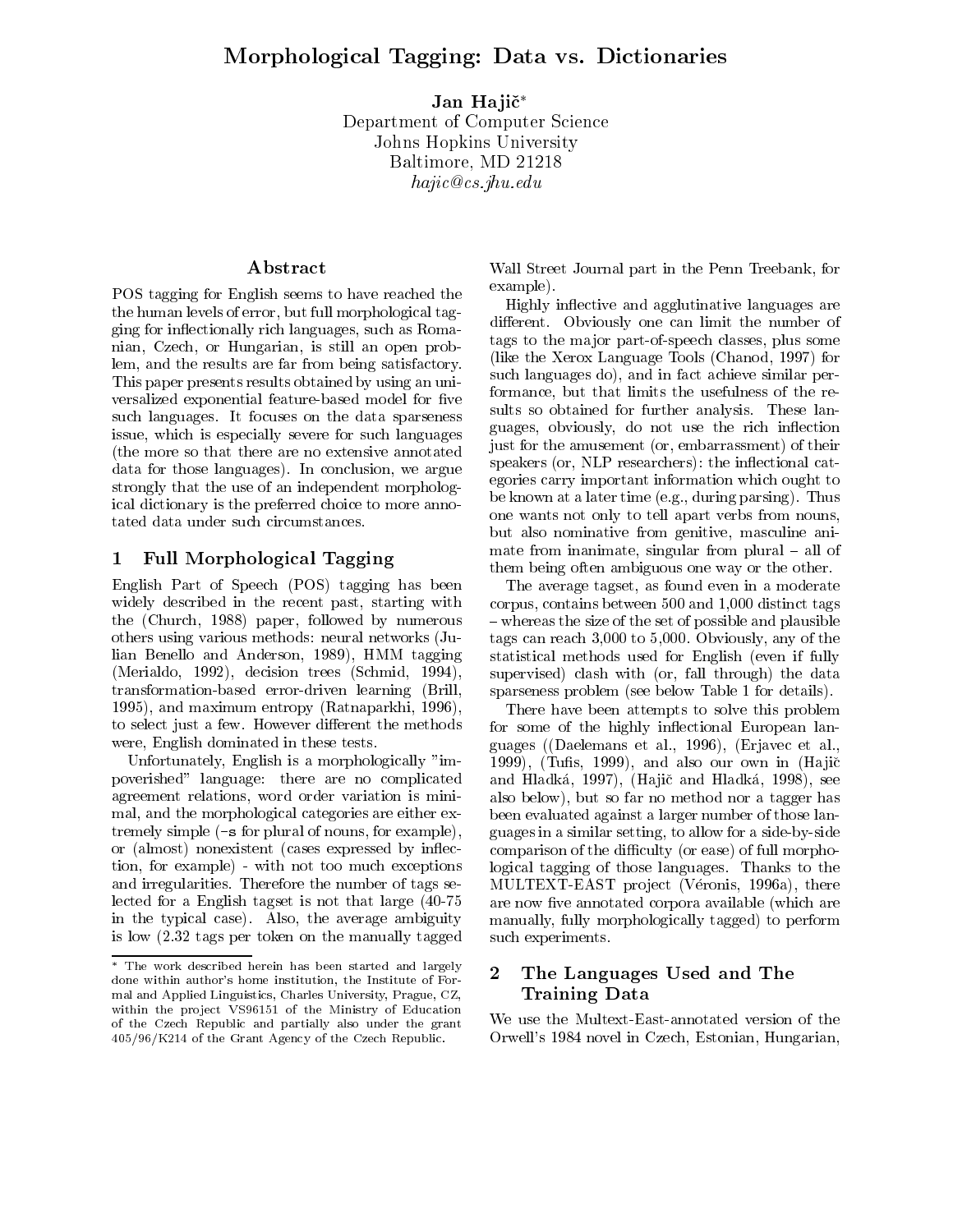Romanian and Slovene. I he annotation uses a laresingle SGML-based formal scheme, and even common guidelines for tagset design and annotation, but the tagsets differ nevertheless substantially as the languages differ as well: Romanian is a Frenchlike romance language, Hungarian is agglutinative, and the other languages are more or less inflectionaltype languages". I he annotated data contains about the mo 100k tokens (including punctuation) for each language; out of those, the first 20k tokens has been used for testing, the rest for training. We have also extended the tag identifiers by appending a string of hyphens ('-') to suit the exponential tagger which expects the tags to be of equal length; the mapping was  $1:1$  for all tags in all languages, since the "long" tags are in fact the Multext-East standard.

From the tagging point of view, the language characteristics displayed in Table 1 are the most rele vant van die stelling van die stelling van die stelling van die stelling van die stelling van die stelling van <br>3 met van die stelling van die stelling van die stelling van die stelling van die stelling van die stelling va

## 3 The Methodology

The main tagger used for the comparison experiment is the probabilistic exponential-model-based, errordriven learner we described in detail in (Hajič and Hladka, 1998). Modications had to be made, how ever, to make it more universal across languages.

### 3.1 Structure of the Model

The model described in (Hajič and Hladká, 1998) is a general exponential (specically, a log-linear) model (such as the one used for Maximum Entropybased models):

$$
p_{AC}(y|x) = \frac{\exp(\sum_{i=1}^{n} \lambda_i f_i(y, x))}{Z(x)} \tag{1}
$$

where  $f_i(y, x)$  is a binary-valued *feature* of the event value being predicted and its context,  $\lambda_i$  is a weight of the feature  $f_i$ , and the  $Z(x)$  is the natural normalization factor. This model is then essentially reduced to Naive Bayes by the approximation of the  $\lambda_i$  parameters, which is done because there

 $\frac{3}{3}$ We have included English here for comparison purposes, since these characteristics are independent of the annotation.

are millions of possible features in the pool and thus the full entropy maximization is prohibitively expensive, if one wants to select a small number of features instead of keep them all.

The tags are predicted separately for each morphological category (such as POS, NUMBER, CASE, DEGREE OF COMPARISON, etc.). The model makes an extensive use of so-called "ambiguity classes" (ACs). An ambiguity class is a set of values (such as genitive and accusative) of a single category (such as CASE) which arises for some word forms as a result of morphological analysis. For unambiguous word forms (unambiguous from the point of view of certain category), the ambiguity class set contains only a single value; for ambiguous forms, there are 2 or more values in the AC. For example, let's suppose we use part-of-speech (POS), number and tense as morphological categories for English; then the word form "borrowed" is 2-way ambiguous in POS  $({\tt \{V,N\}})$  for verb and noun, respectively), unambiguous in number (linguistic arguments apart, number is typically regarded "not applicable" to adjectives as well as to almost all forms of verbs in English), and 3-way ambiguous in tense  $({P,N,-}$ for past tense, past participle, and "not applicable" in the adjective form).

 $\degree$  reliable information about the context (since they The predictions of the models are always conditioned on the ambiguity class of the category (POS, NUMBER, ...) in question. In other words, there is a separate model for each category and an ambiguity class from that category. Naturally, there is no model for unambiguous ACs classes. However, even though the ambiguity classes bring very valuable information about the word form being tagged and a are fixed during tagging), using ACs causes also an unwelcomed effect of partitioning the already scarce data and also effectively ignores statistics of the unambiguous cases.

The context of features uses the neighboring words (original word forms) and ambiguity classes on subtags, where their relative position in text might be either fixed  $(0, -1, +1)$  or "variable" using a value of the POS subtag as the "stop here" criterion, up to 4 text positions (words) apart.

### 3.2 General Subtag Features

The original model uses the ambiguity classes not only for conditioning on context in features, but also for the individual models based on category and an AC.

More general features have been introduced, which do not depend on the ambiguity class of the subtag being predicted any more. This allows to learn also from unambiguous tokens. However, the training time is increased dramatically by doing so since all events in the training data have to be taken into consideration, as opposed to the case of training

<sup>&</sup>lt;sup>1</sup>There are more languages involved in the Multext-East project, but only these five languages have been really carefully tagged; English is unfortunately tagged using Eric Brill's tagger trained in unsupervised mode, leaving multiple output at almost every ambiguous token, and Bulgarian is totally unusable since it has been tagged automatically with only a baseline tagger. The English results reported below thus come from the Penn Treebank data, from which we have used roughly 100,000 words to match the training data sizes for the remaining languages. For Czech, Hungarian, and Slovene we use later versions of the annotated data (than those found on the Multext-East CD) which we obtained directly from the authors of the annotations after the Multext-CD had been published, since the new data contain rather substantial improvements over the originally published data.

<sup>&</sup>lt;sup>2</sup>For detailed account of the lexical characteristics of these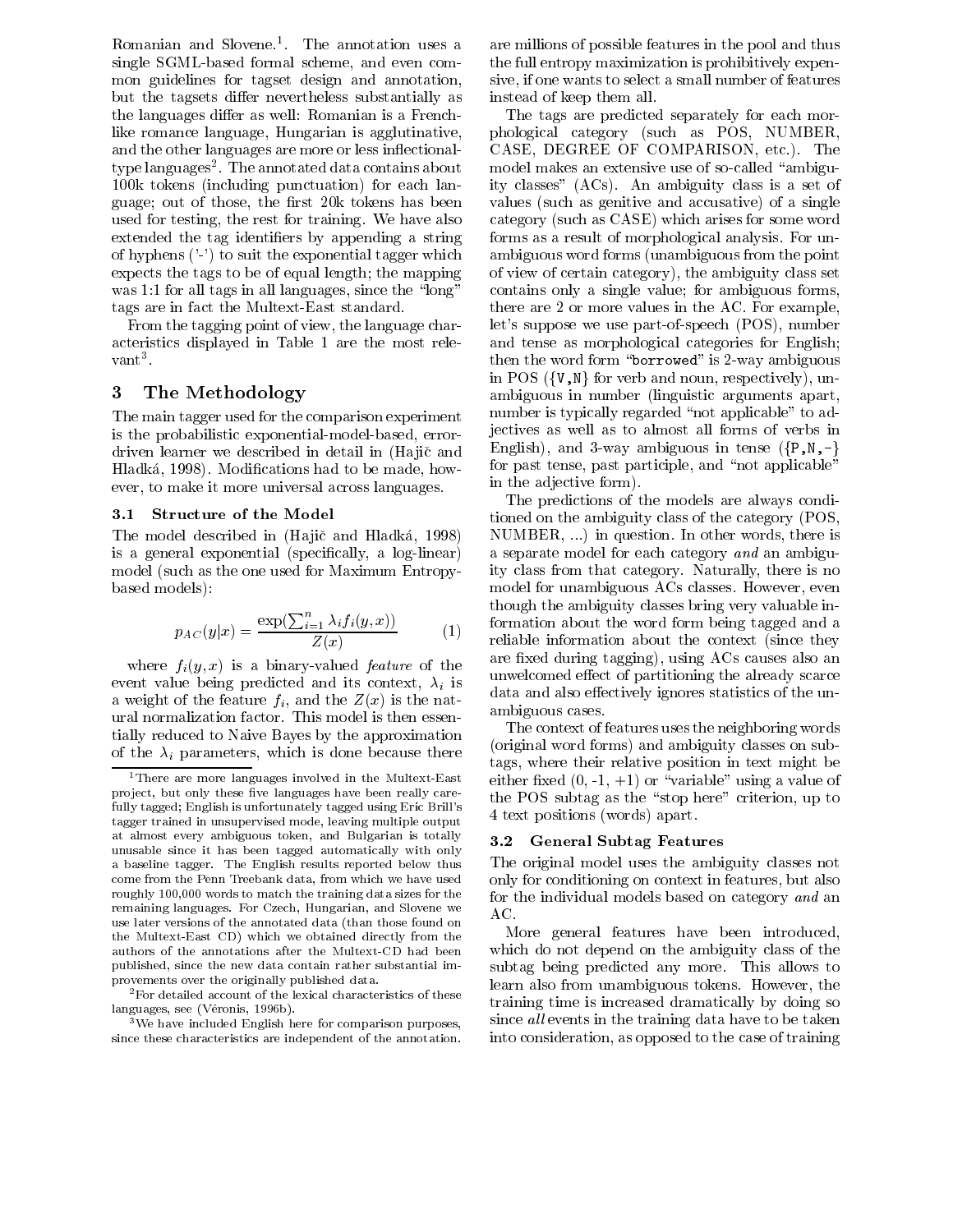Table 1: Training data in numbers

| Language             | Training Size | Tagset Size | Ambiguous Tokens |
|----------------------|---------------|-------------|------------------|
| English <sup>4</sup> | 99903         | 139         | 38.65%           |
| Czech                | 87071         | 970         | 45.97%           |
| Estonian             | 81383         | 476         | $40.24\%$        |
| Hungarian            | 102992        | 401         | 21.58%           |
| Romanian             | 104583        | 486         | 40.00%           |
| Slovene              | 94457         | $1033\,$    | 38.01%           |

the small AC-based model, when only those training events which contain the particular AC are used.

#### Variable Distance Condition 3.3

The "stop" criterion for finding the appropriate relative position was originally based on hard coded choices suitable for the Czech language only, and of course it depended on the tagset as well. This dependency has been removed by selecting the appropriate conditions automatically when building the pool of possible features at the initialization phase5 (using the relative frequency of the POS ambiguity classes, 4.2 and a threshold to cut off less frequent categories to limit the size of the feature pool).

## 3.4 Weight Variation

Even though the full computation of the appropriate feature weight is still prohibitive (the more so when the general features are added), the learner is now allowed to vary the weights (in several discrete steps) during feature selection, as a (somewhat crude) attempt to depart from the Naive Bayes simplication to the approximation of the "correct" Maximum Entropy estimation.

### 3.5 Handling Unknown Words

In order to compare the effects of (not) using an independent dictionary, we have added an unknown word handling module to the code. It extracts and the prefix and suffix frequency information (and the combination thereof ) from the training data. Then, for each of the combinations selects the most frequent set of tags seen in the training data and stores it for later use. When tagging, the data is first piped through a "guesser" which assigns to the unknown words such a set of possible tags which is stored with the longest matching prefix/suffix combination.

#### The Results 4

#### 4.1 Reporting Error Rate: Words vs. Tokens

Since \best-only" tagging has been carried out, the error rate (i.e, 100 - accuracy in %) measure has been used throughout as the only evaluation criterion. However, since some results reported previously apparently use only the \real" words as the basis for accuracy evaluation, whereas other count every token (including punctuation), for example), we have computed both and report them separately<sup>8</sup>.

### Availability of Dictionary Information

We use two methods of obtaining the set of possible tags for (i.e., for morphological analysis of) any given word form (which includes the handling of unknown words). First, we use only information which may be obtained automatically from the manually annotated corpus (we call this method automatic). This is the way the Maximum Entropy tagger (Ratnaparkhi, 1996) runs if one uses the binary version from the website (see the comparison in the Section 5).

However, it is not unreasonable to assume that a larger independent dictionary exists, which can help to obtain a list of possible tags for each word form in test data. This is what we have at our disposal for the languages in question, since the development of such a dictionary was part of the Multext-East pro ject. We can thus assume a dictionary info is available for unknown words in the test data, i.e., even though there is no statistics available for them (since they did not appear in the training data), all possible tags for (almost- ) every test token *are* available. This method is referred to as independent in the following text.

We have also used a third method of obtaining a dictionary information (called mixed), namely, by using only the words from the training data, but

<sup>5</sup>Also, the use of variable-distance context may be switched off entirely.

 $6$ Originally, the code relied exclusively on the use of such an independent dictionary. Since the coverage of the Czech dictionary we have used is extensive, we have been simply ignoring the unknown word problem altogether in the past.

<sup>&</sup>lt;sup>7</sup> And sometimes a separate token for sentence boundary

<sup>8</sup>The Table 1 has been computed using all tokens. In fact, the languages differ significantly in the proportion of punctuation: from about 18% (English) to 30% (Estonian).

<sup>&</sup>lt;sup>9</sup>Depending on the quality of the independent dictionary. Of course, the tagsets must match, which could be a problem per se. Here it is simple, since the dictionaries have been developed using the same tagsets as the tagged data.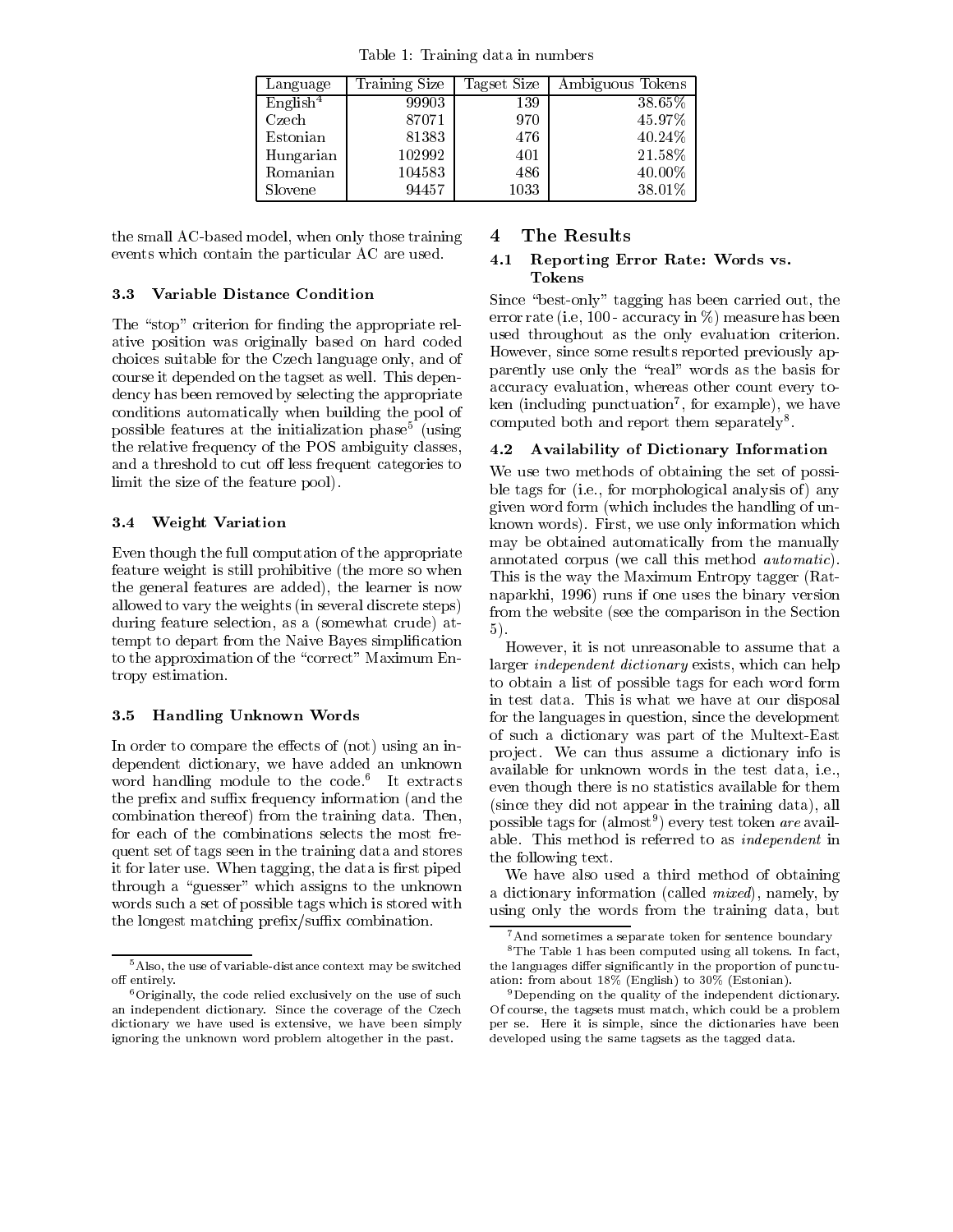"completing" the information obtained about them from the training data by including all other possible tags for such words. Therefore the net result is that during testing, we have only training words at our disposal, but with a complete dictionary information (as if coming from a full morphological dictionary) \*\*.

The results on the full training data set are summarized in Table 2.

The baseline error rate is computed as follows. First of all, we use the independent dictionary for obtaining the possible tags for each word. Then we extract only the lexical information from the current  $position<sup>11</sup>$  and counts used for smoothing (which is based on the ambiguity classes only and it does not use lexical information). The system is then trained normally, which means it uses the lexical information only if the AC-based smoothing12 alone does not work. This baseline method is thus very close to the usual baseline method of using simple conditional distribution of tags given words.

1.91.0

The message of Table 2 seems to be obvious; but before we jump to conclusions, let's present another set of experiments.

In view of recent interest in dealing with "small languages", and with regard to the questions of costeffectiveness of using the "human" resources (i.e. annotation vs. rule-writing vs. tools development etc.), we have also performed experiments with reduced training data size (but with an enriched feature  $pool - by lowering thresholds, adding more of$ "general features" as described above, etc.  $-$  as allowed by reasonable time/space constraints).<sup>13</sup>

These results are summarized in Table 3 (using only dictionary derived from the training data), Table 4 (using words from training data with morphological information completed from a dictionary) and Table 5 (using the "independent" dictionary). In all cases, we again count only true words (no punctuation). Accordingly, the major Part-ofspeech error rate is reported, too (12 tags to be distinguished only: Noun, Verb, Adjective, ...; see Tables 6, 7, and 8).

Table 9: Exponential w/feature selection vs. Maximum Entropy tagger (Words-only Error Rate, no dictionary)

| Language  | Tagger    |          |  |
|-----------|-----------|----------|--|
|           | Exp.      | MaxEnt   |  |
| English   | $9.18\%$  | 6.38%    |  |
| Czech     | 18.83%    | 17.77%   |  |
| Estonian  | $13.95\%$ | 14.92%   |  |
| Hungarian | 8.16%     | 8.55%    |  |
| Romanian  | 7.76%     | $7.66\%$ |  |
| Slovene   | 16.26%    | 17.44%   |  |

### 4.3 Tagger Comparison

The work (Erjavec et al., 1999) consistently compares several taggers (HMM, Brill's Transformationbased Tagger, Ratnaparkhi's Maximum Entropy tagger, and the Daelemans et al.'s Memory-based Tagger) on Slovene. We have chosen the Maximum Entropy tagger (Ratnaparkhi, 1996) for a comparison with our universal tagger, since it achieved (by a small margin) the best overall result on Slovene as reported there (86.360% on all tokens) of taggers available to us (MBT, the best overall, was not freely available to us at the time of writing). We have trained and tested the Maximum Entropy Tagger on exactly the same data, using the off-the-shelf (java binary only) version.

The results are compared in the Table 9.

Since we want to show how a tagger accuracy is in
uenced by the amount of training data available, we have run a series of experiments comparing the results of the exponential tagger to the maximum entropy tagger when there is only a limited amount of data available. The results are summarized in the Table 10. Since the public version of the MaxEnt tagger cannot be modied to take the advantage of the neither the mixed nor independent dictionary, we have compared it only to the automatic dictionary version of the exponential tagger. To save space, the results are tabulated only for the training data sizes of 2000, 5000 and 20000 words. Again, only the "true" word error rate is reported.

As the tables show, for the languages we tested, the exponential, feature-based tagger we adapted from (Hajič and Hladká, 1998) achieves similar resuits as the Maximum Entropy tagger<sup>-----</sup> tusing exactly the same  $(full)$  training data; the "score" is 3:3, with the MaxEnt tagger being substantially better on English; probably the development lan-

 $10$ This arrangement removes the "closed vocabulary" phenomenon from the test data, since for the Multext-East data, we did not have a truly independent vocabulary available.

<sup>11</sup>Words from the training data which are not singletons  $(freq > 1)$  are used. Surprisingly enough, it would not hurt to use them too. We believe it is due to the smoothing method used. Even though this is valid only for the baseline experi ment, we have observed in general that this form of exponential model (with error-driven training, that is) is remarkably resistant to overtraining.

<sup>12</sup>Using ACs linearly interpolated with global unigram sub-

 $13By$  reasonable we mean less than a day of CPU for training.

<sup>14</sup>Otherwise the acknowledged leader in English tagging

 $15$  We noticed only substantial difference in tagging speed. The runtime speed of the MaxEnt tagger is lower, only about 10 words per second vs. almost 500 words per second; it should be noted however that we are comparing MaxEnt's java bytecode and C.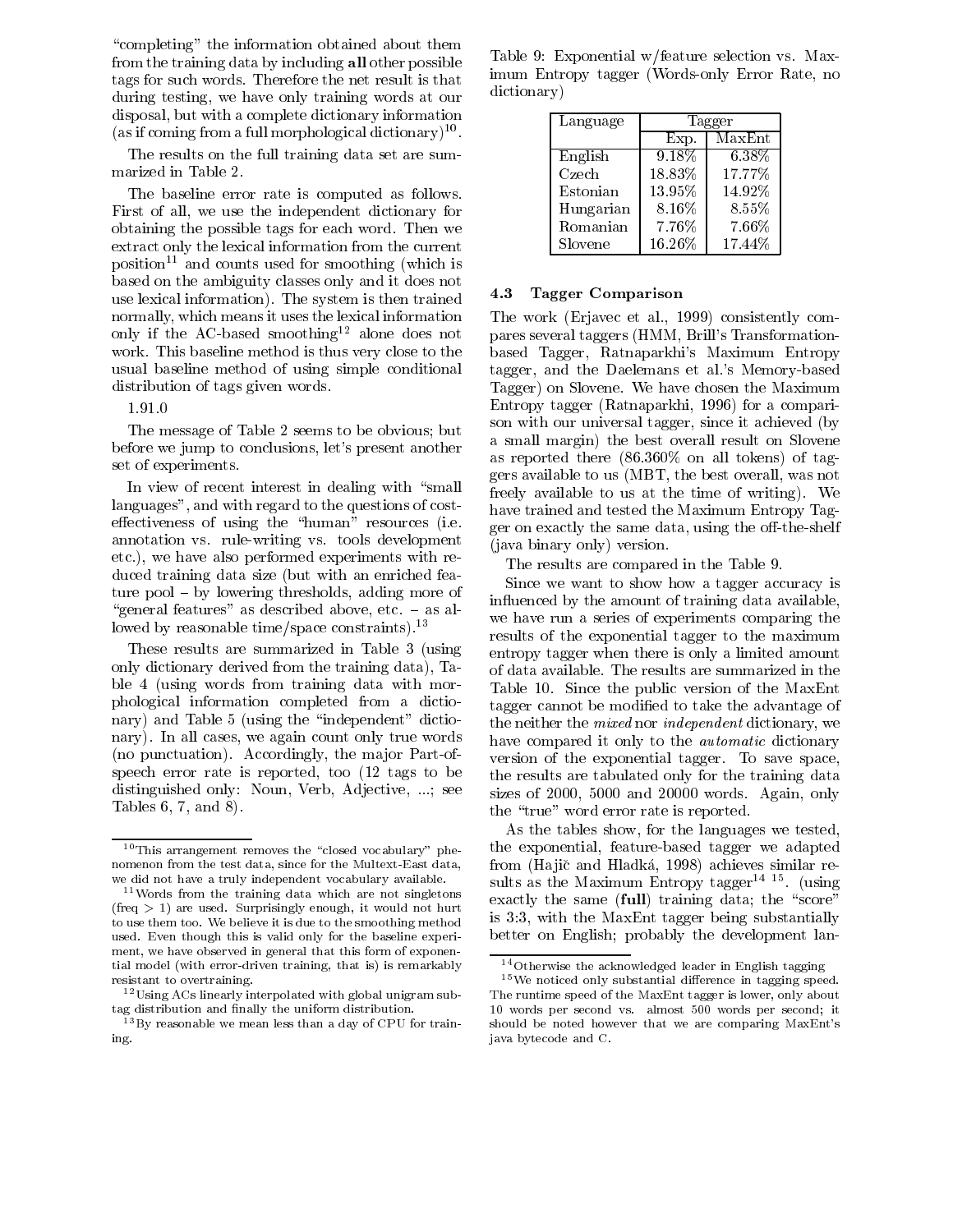| Dictionary: | Automatic       |           | Mixed           |           | Independent |          |
|-------------|-----------------|-----------|-----------------|-----------|-------------|----------|
| Language    | <b>Baseline</b> | Full      | <b>Baseline</b> | Full      | Baseline    | Full     |
| English     | 11.42%          | $9.18\%$  | $11.40\%$       | $7.91\%$  | $7.07\%$    | $3.58\%$ |
| Czech       | 23.02%          | 18.83%    | 22.61%          | 14.78%    | 19.40%      | $9.59\%$ |
| Estonian    | 16.12\%         | $13.95\%$ | 16.19%          | $12.98\%$ | $9.94\%$    | $5.34\%$ |
| Hungarian   | $8.35\%$        | $8.16\%$  | 8.31%           | $8.00\%$  | 3.55%       | 2.58\%   |
| Romanian    | $10.87\%$       | $7.76\%$  | $10.81\%$       | 7.34%     | 7.49%       | 3.35%    |
| Slovene     | 20.53%          | $16.26\%$ | $20.01\%$       | $13.29\%$ | 17.29%      | $9.00\%$ |

Table 2: Results (Error rate, ER) on full training data, only true words counted (no punctuation)

Table 3: Error rate on reduced training data, dictionary: automatic

| Language  |           | Training data size |         |           |           |           |  |  |  |
|-----------|-----------|--------------------|---------|-----------|-----------|-----------|--|--|--|
|           | 1000      | 2000               | 5000    | 10000     | 20000     | Full      |  |  |  |
| English   | $36.20\%$ | $29.36\%$          | 23.47\% | 18.27%    | $14.46\%$ | $9.18\%$  |  |  |  |
| Czech     | 48.22%    | 42.95%             | 36.54%  | 30.97%    | 27.08%    | 18.83%    |  |  |  |
| Estonian  | 48.14%    | 42.10%             | 32.44%  | 26.81%    | 21.51%    | 13.95%    |  |  |  |
| Hungarian | 39.68%    | 32.21%             | 23.94%  | 18.04%    | $13.92\%$ | 8.16%     |  |  |  |
| Romanian  | 40.61%    | 35.02%             | 25.06%  | $19.26\%$ | 15.16%    | 7.76%     |  |  |  |
| Slovene   | 45.84%    | 39 58%             | 33.12%  | 28.60%    | 24.50%    | $16.26\%$ |  |  |  |

Table 4: Error rate on reduced training data, dictionary: mixed

| Language  |        | Training data size |           |           |           |           |  |  |  |
|-----------|--------|--------------------|-----------|-----------|-----------|-----------|--|--|--|
|           | 1000   | 2000               | 5000      | 10000     | 20000     | Full.     |  |  |  |
| English   | 36.15% | $29.58\%$          | $22.93\%$ | 17.70\%   | $14.00\%$ | $7.91\%$  |  |  |  |
| Czech     | 48.97% | 41.93%             | 34.37%    | 28.10\%   | 23.31%    | $14.78\%$ |  |  |  |
| Estonian  | 48.24% | 42.79%             | 32.98%    | $26.60\%$ | 21.02%    | 12.98%    |  |  |  |
| Hungarian | 39.87% | 32.71%             | 23.63%    | 17.98%    | 13.82\%   | 8.00%     |  |  |  |
| Romanian  | 42.85% | 35 70%             | 25.46%    | 19.23%    | 14.81%    | 7.34%     |  |  |  |
| Slovene   | 46.74% | 39.88%             | 32.00%    | 26.20%    | 21.73%    | 13.29%    |  |  |  |

Table 5: Error rate on reduced training data, dictionary: "independent"

| Language  |           | Training data size |          |          |          |           |  |  |  |
|-----------|-----------|--------------------|----------|----------|----------|-----------|--|--|--|
|           | 1000      | 2000               | 5000     | 10000    | 20000    | Full      |  |  |  |
| English   | $10.29\%$ | $7.64\%$           | $5.53\%$ | $4.54\%$ | $3.83\%$ | $3\,58\%$ |  |  |  |
| Czech     | 22.51%    | 18.07%             | 17.33%   | 15.10%   | 12.62%   | 9.59%     |  |  |  |
| Estonian  | 13.11%    | $11.95\%$          | 10.70%   | $9.29\%$ | 8.10%    | 5.34%     |  |  |  |
| Hungarian | $6.84\%$  | $5.35\%$           | 4.29%    | 4.07%    | 3 4 8 %  | 2.58%     |  |  |  |
| Romanian  | 13.11\%   | $9.47\%$           | $7.81\%$ | $6.18\%$ | 5.07%    | 335%      |  |  |  |
| Slovene   | 24.63%    | 19.17%             | 16.17%   | 14.12%   | 12.62%   | 9.00%     |  |  |  |

guage bias shows here<sup>16</sup>). However, when the training data size goes down, the advantage of predicting the single morphological categories separately favors the exponential tagger (with the notable and substantial exception of English). The less data, the larger the difference (Tab 10).

The resulting accuracy (of both taggers) is still unsatisfactory not only from the point of view of results obtained on English, but also from the practical point of view: approx. 85% accuracy (Czech, Slovene) typically means that about five of each six sentences of length 10 words has at least one error in it. That is bad news e.g. for parsing projects involving tagging as a preliminary step.

<sup>16</sup>On the other hand, the Exponential tagger has been de veloped on Czech originally and it lost on this language. It should be noted that the original version of the exponential tagger did contain Czech-specic features, removed here, which might in fact do better.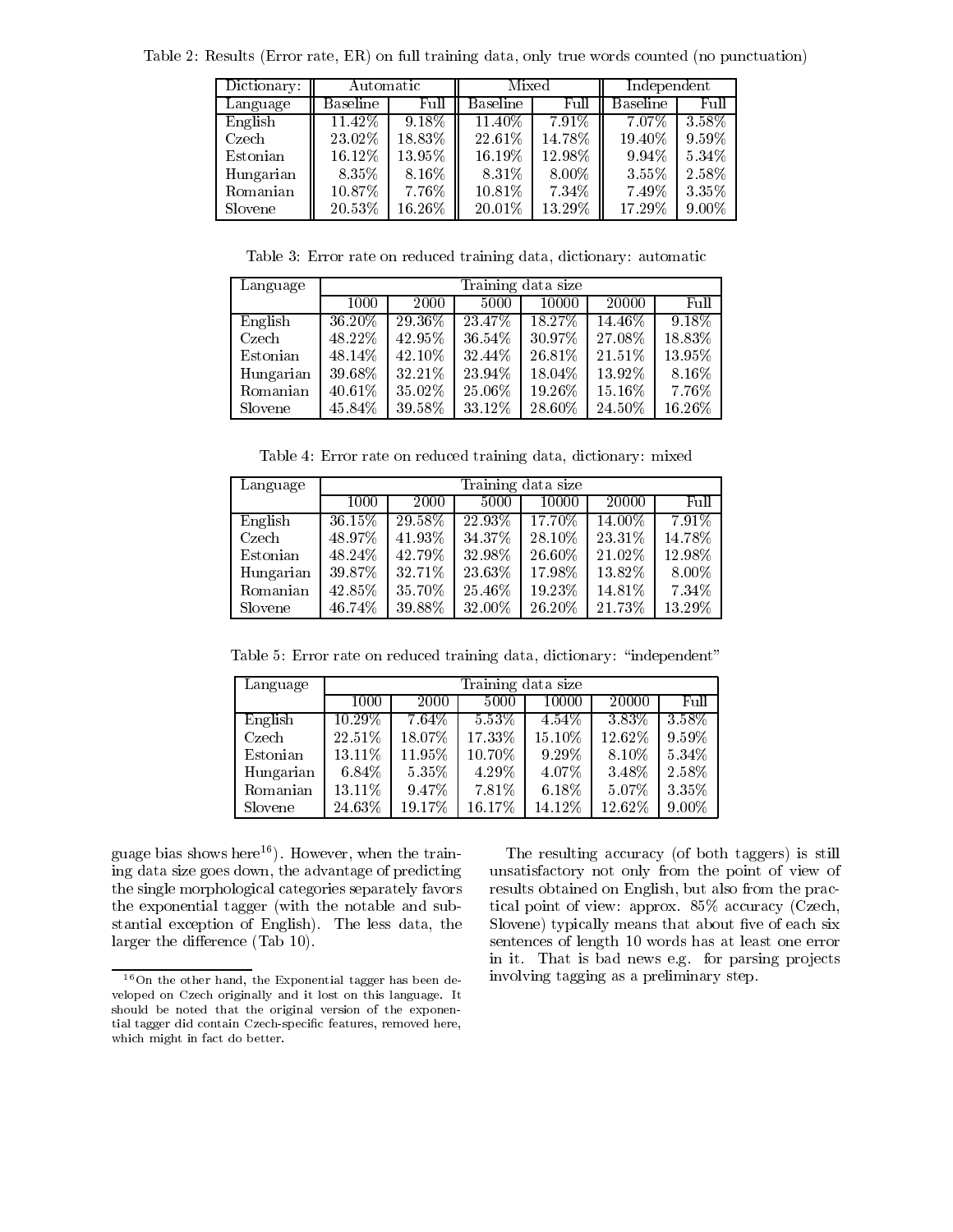| Language  |           | Training data size |           |           |          |          |  |  |  |
|-----------|-----------|--------------------|-----------|-----------|----------|----------|--|--|--|
|           | 1000      | 2000               | 5000      | 10000     | 20000    | Full     |  |  |  |
| English   | $26.77\%$ | $20.82\%$          | $16.11\%$ | $11.86\%$ | $9.48\%$ | $5.64\%$ |  |  |  |
| Czech     | 24.32%    | 20.20\%            | 13.46%    | 9.70%     | $7.22\%$ | 3.72%    |  |  |  |
| Estonian  | 35.81%    | 30.52%             | 23.02%    | 18.26%    | 14.31%   | 8.46%    |  |  |  |
| Hungarian | 30.54%    | 24.99%             | 18.09%    | 13.15%    | 10.29%   | 5.81%    |  |  |  |
| Romanian  | 31.33%    | 27.59%             | 19.24%    | 14.51%    | 11.25%   | 5.21%    |  |  |  |
| Slovene   | 27.16%    | 23.15\%            | 17.01\%   | 12.89%    | 9.74%    | $5.61\%$ |  |  |  |

Table 6: POS Error rate on reduced training data, dictionary: automatic

Table 7: POS Error rate on reduced training data, dictionary: mixed

| Language  |           | Training data size |           |           |          |          |  |  |
|-----------|-----------|--------------------|-----------|-----------|----------|----------|--|--|
|           | 1000      | 2000               | 5000      | 10000     | 20000    | Full     |  |  |
| English   | $26.69\%$ | $21.09\%$          | $15.82\%$ | $11.53\%$ | $9.08\%$ | $4.94\%$ |  |  |
| Czech     | 24.32%    | $20.61\%$          | 13.47%    | $10.19\%$ | $7.37\%$ | 3.76%    |  |  |
| Estonian  | 36.48%    | $31.76\%$          | $23.55\%$ | 18.21%    | 14.32\%  | 8.20%    |  |  |
| Hungarian | 30.28%    | $25.25\%$          | $17.59\%$ | 12.89%    | 10.15%   | $5.64\%$ |  |  |
| Romanian  | 33.56%    | 28.34%             | $20.03\%$ | 14.52%    | 11.03%   | $5.04\%$ |  |  |
| Slovene   | 27.58%    | 23.30%             | 16.85%    | 12.59%    | 9.88%    | $5.12\%$ |  |  |

Table 8: POS Error rate on reduced training data, dictionary: "independent"

| Language  |          | Training data size |          |          |          |          |  |  |  |
|-----------|----------|--------------------|----------|----------|----------|----------|--|--|--|
|           | 1000     | 2000               | 5000     | 10000    | 20000    | Full     |  |  |  |
| English   | $6.42\%$ | $5.36\%$           | $3.63\%$ | $3.02\%$ | $2.53\%$ | $2.43\%$ |  |  |  |
| Czech     | 3.21%    | 2.85%              | 2.17%    | $2.01\%$ | 1.65%    | $1.12\%$ |  |  |  |
| Estonian  | 6.71%    | 6.32%              | 5.27%    | $4.31\%$ | 377%     | 2.36%    |  |  |  |
| Hungarian | $5.35\%$ | 4.42%              | 3 3 9 %  | 3.18%    | 2.75%    | 2.04%    |  |  |  |
| Romanian  | $9.51\%$ | 6.54%              | 5.36%    | $4.00\%$ | 3.18%    | 1.89%    |  |  |  |
| Slovene   | $6.10\%$ | $5.19\%$           | 4.04%    | 3.59%    | 3.25%    | 2.08%    |  |  |  |

## 5 Conclusions

## 5.1 The Differences Among Languages

The following discussion abstracts from the tagset design, relying on the fact that the Multext-East project has been driven by a common tagset guidelines to an unprecedented extent, given the very different languages involved. At the same time, we acknowledge that even so, their design for the individual languages might have influenced the results. Also, the quality of the annotation is an important factor; we believe though that the late data we obtained for the experiments described here are within the range of usual human error and do not suffer from negligence17 .

First of all, it is clear that these languages differ substantially just by looking at the simple training data statistics, where the number of unique tags seen in a relatively small collection of about 100k tokens is high - from 401 (Hungarian) to 1033 (Slovene); compare that to English with only 139 tags. It is however interesting to see that the average per-token ambiguity is much more narrowly distributed, and in fact English ranks 3rd (after Hungarian and Slovene), Czech being the last with almost every other token ambiguous on average. This ambiguity does not correspond with the results obtained: Slovene, being the second least ambiguous, is the second most dif ficult to tag. Only Czech behaves consistently by tailing the pack in both cases.

## 5.2 Comparison to Previous Results

Any comparison is necessarily difficult due to different evaluation methodologies, even within the "bestonly", accuracy-based reporting. Nevertheless, we will try.

For Romanian, Tufis in his recent work (Tufis, 1999) reports 98.5% accuracy (i.e. 1.5% error rate) on Romanian, using the classifier combination approach advocated by e.g. (Brill and Wu, 1998). His

<sup>&</sup>lt;sup>17</sup> Specifically, we are sure that the post-release Czech, Slovene and Hungarian data we are using are without annotation defects beyond the usual occasional annotation error, as they have been double checked, and we also believe that the other two languages are reasonably clean. Bulgarian, although present on the CD, is unfortunately unusable since it has not been manually annotated; for English, see above.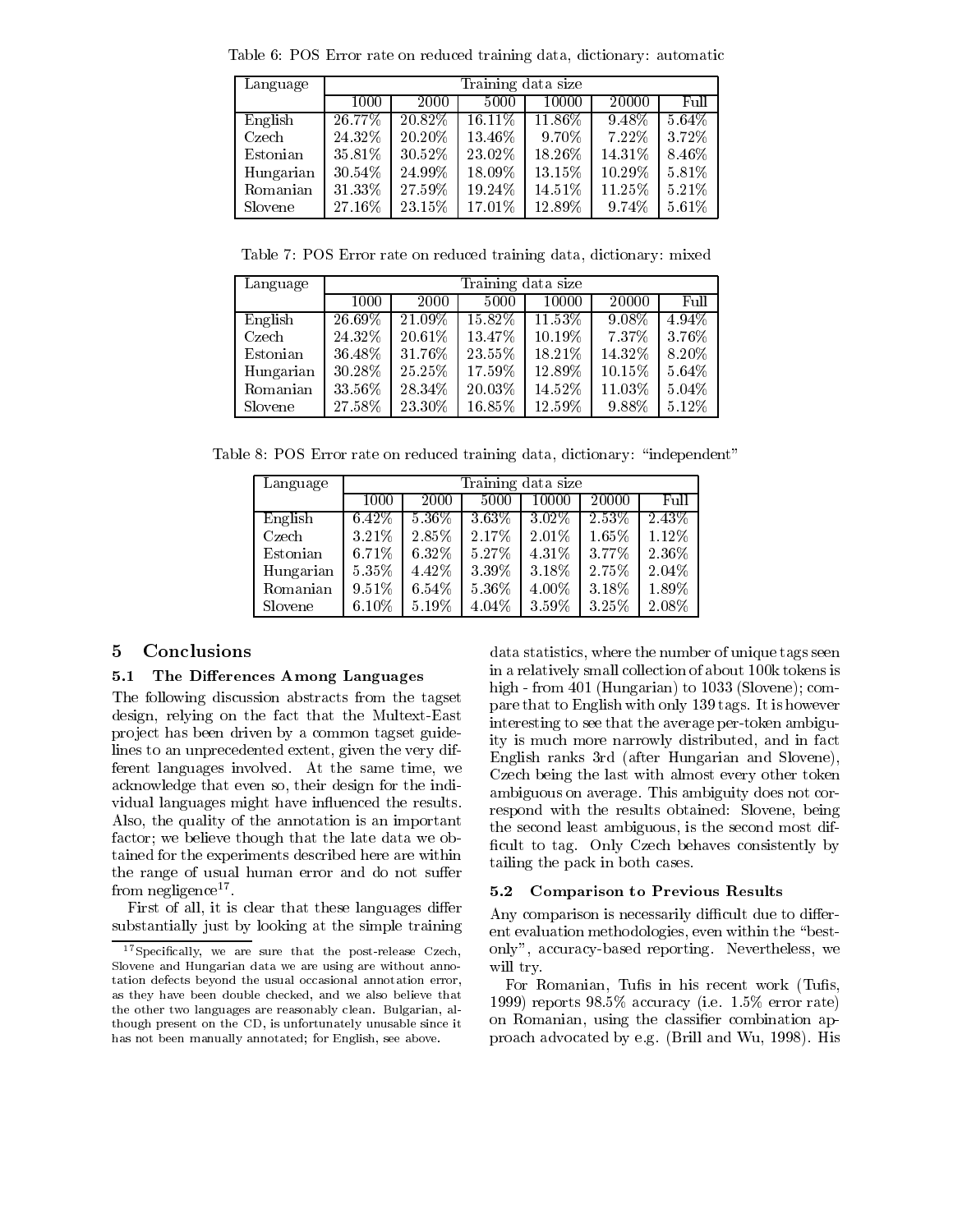|           |           | Training data size |           |           |           |           |  |  |  |
|-----------|-----------|--------------------|-----------|-----------|-----------|-----------|--|--|--|
|           | 2000      |                    |           | 5000      |           | 20000     |  |  |  |
| Language  | MЕ        | Exp                | MЕ        | Exp       | MЕ        | Exp       |  |  |  |
| English   | $26.03\%$ | 29.36\%            | $17.70\%$ | 23.47\%   | 9.61%     | $14.46\%$ |  |  |  |
| Czech     | 50.77%    | 42.95%             | 41.95%    | $36.54\%$ | 28.16%    | 27.08%    |  |  |  |
| Estonian  | 51.08%    | 42.10%             | 40.09%    | 32.44%    | $25.50\%$ | 21.51\%   |  |  |  |
| Hungarian | 41.12%    | 32.21%             | 30.68%    | 23.94%    | 17.27%    | 13.92%    |  |  |  |
| Romanian  | 42.88%    | 35.02%             | 30.07%    | 25.06%    | 16.67%    | 15.16%    |  |  |  |
| Slovene   | 49.46%    | 39.58%             | 39.34\%   | 33.12%    | 27.77%    | 24.50%    |  |  |  |

Table 10: Error rate comparison on reduced training data, automatic dictionary

results are well above the 3.29% error rate achieved here (with even a larger tagset of 1391 vs. 486 here), but the paper does not say how this number has been computed (training data size, the all-token/wordsonly question) thus making any conclusions difficult to make. He also argues that his method is language independent but no results are mentioned for other languages.

For Czech, previous work achieved similar results (6.20% on newspaper text using the all-tokens-based error rate computation, on 160,000 training tokens; vs. 7.04% here on approx. half that amount of training data; same handling of unknown words). This is in line with the expectations, since the same methodology (tagging as well as evaluation) has been used, except the features used in that work were specifically tuned to Czech.

The most detailed account of Slovene (Erjavec et al., 1999) reports various results, which might not be directly comparable because it is unclear whether they use the all-tokens-based or words-only computation of the error rate. They report 6.421% error rate on the full tagset on known words, and 13.583% on all words (tokens?) incl. unknown words (the exp. tagger we used achieved 13.82% on all tokens, 16.26% on words only). They use almost the same data (Orwell's 1984, but leaving out the Appendices) . They also report that the original th Czech-specic exponential tagger used as a basis for the work reported here achieved 7.28% error rate on Slovene on full tags on the same data, which means that by the changes to the exponential tagger aimed at its language independence we introduced in Section 3, we have not achieved any improvement (on Slovene) of the exp. tagger (the error rate stayed at  $7.26\%$  – using all-tokens-based evaluation numbers, dictionary available; but the data was not exactly the same, presumably).

## 5.3 Dictionary vs. Training Data

This is, according to our opinion, the most interesting result of the experiments described so far. As already Table 2 clearly suggests, even the baseline tagging results obtained with the help of an independent dictionary are comparable (if not better) than the fully-trained tagger on 100k words, but without the dictionary information. The situation is even clearer when comparing the POS-only results: here the \independent" dictionary results are better by far, with almost no training data needed.

Looking at the characteristics of the languages, it is apparent that the inflections cause the problem: the coverage of a previously unseen text is inferior to the usual coverage of English or another analytical language. Therefore, unless we can come up with a really clever way of learning rules for dealing with previously unseen words, it is clearly strongly preferable to work on a morphological dictionary<sup>19</sup>, rather than to try to annotate more data.

#### Future Work 6

We would like to compare more taggers using still other methodologies, especially the MBT tagger, which achieved the best results on Slovene but which was not available to us at the time of writing of this paper, and obviously, try to use the classier combination method on them, to confirm the really surprisingly good results on Romanian and test it on the other languages as well.

We would also like to enrich the best taggers available today (such as the Maximum Entropy tagger) to use the dictionary information available and compare the results with the Exponential Feature-based tagger we have been using in the experiments here.

For Czech and Slovene, the results are still far below what one would like to see (in absolute terms). It seems that the key lies in the initial feature set definition - including statistical tagset clustering, which might potentially lead to more reliable estimates of certain parameters while using still the same size of training data.

 $18$  Their tag count is lower (1021) than here (1033), but that's not really relevant. They do not report the average ambiguity or a similar measure.

<sup>19</sup>Not necessarily manually - apparently, even a partially supervised method would be of tremendous help.